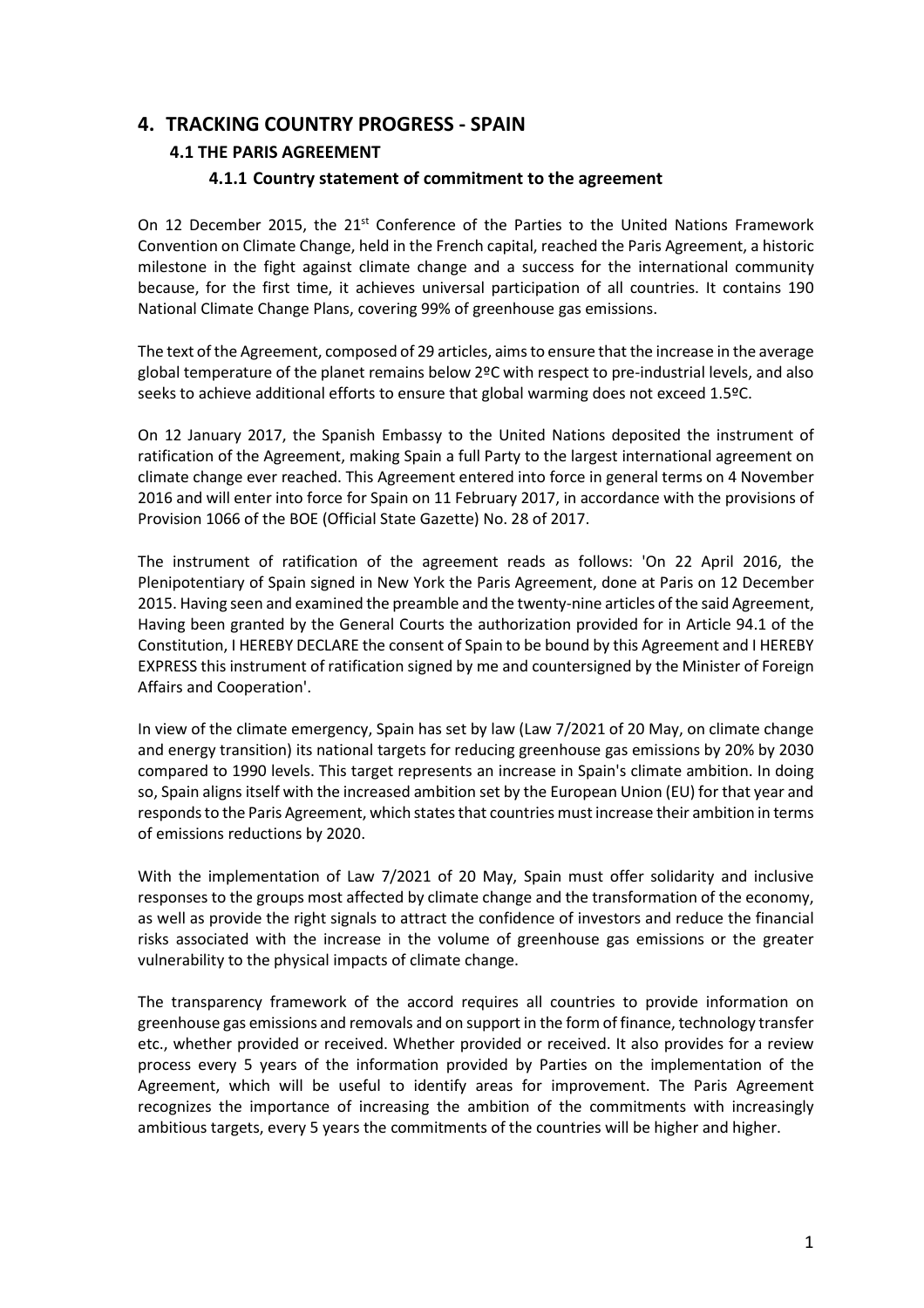# **4.1.2 Institutional structure/mechanisms responsible for implementing the Paris Agreement**

Among other organisms that, at the national level in Spain play different roles in the fight against climate change, the following can be mentioned:

- Spanish Climate Change Office (OECC, for its acronym in Spanish)
- The National Climate Council
- The Commission for the Coordination of Climate Change Policies
- The Inter-ministerial Commission for Climate Change and Energy Transition.

The Spanish Climate Change Office is in charge of implementing the Paris Agreement in Spain. This Spanish Climate Change Office carries out and promotes information and dissemination activities on climate change, in accordance with Article 12 of the Paris Agreement. It is also responsible for monitoring international agreements, in particular, it acts as the national focal point for the United Nations Framework Convention on Climate Change and its Paris Agreement.

Two main organisms ensure the implementation and enforcement of the Agreement:

- The Conference of the Parties serving as the meeting of the Parties to the Paris Agreement (CMA), which represents the countries that signed the Agreement: The supreme organ oversees the implementation of the Agreement and takes the necessary decisions to promote its effective implementation.
- The Agreement Secretariat, which is the Secretariat of the United Nations Framework Convention on Climate Change: it organizes the annual conference sessions, receives country reports and assists countries.

### **4.1.3 National Statement on progress in implementing the Paris Agreement**

Spain has promoted a plan until 2030 that is committed to renewables with 5,000 new MW per year and gas as backup energy [1]. The National Integrated Energy and Climate Plan 2021-2030 (PNIEC) aims to reduce greenhouse gas (GHG) emissions by 23% compared to 1990. This effort is consistent with an increase in ambition at European level by 2030, as well as with the Paris Agreement [2].

The Spanish Emission Inventory System prepares annually the Inventory of Greenhouse Gas Emissions by anthropogenic sources and their removal by sinks. The direct greenhouse gases estimated in the Inventory are: carbon dioxide (CO2), methane (CH4), nitrous oxide (N<sub>2</sub>O), hydrofluorocarbons (HFCs), perfluorocarbons (PFCs) and sulphur hexafluoride (SF6).

In June 2021, the Advance of the National Greenhouse Gas Inventory for 2020 was published. These are provisional data, which are reported to the European Commission in compliance with Article 8 of Regulation (EU) 525/2013 (MMR, Monitoring Mechanism Regulation) and Article 17 of its Implementing Regulation (EU) 749/2014.

For the first time over the inventoried series in the period 1990-2020, emissions decrease compared to 1990 [3].

The observed decrease in emissions has two main causes. On the one hand, the increase in electricity generation from renewable sources and the fall in the use of carbon. On the other hand, the activity and mobility constraints associated with the COVID-19 pandemic have resulted in a 10.8% drop in GDP. This is reflected in a decline in GHG emissions associated with transport of 17.6%, an overall decline in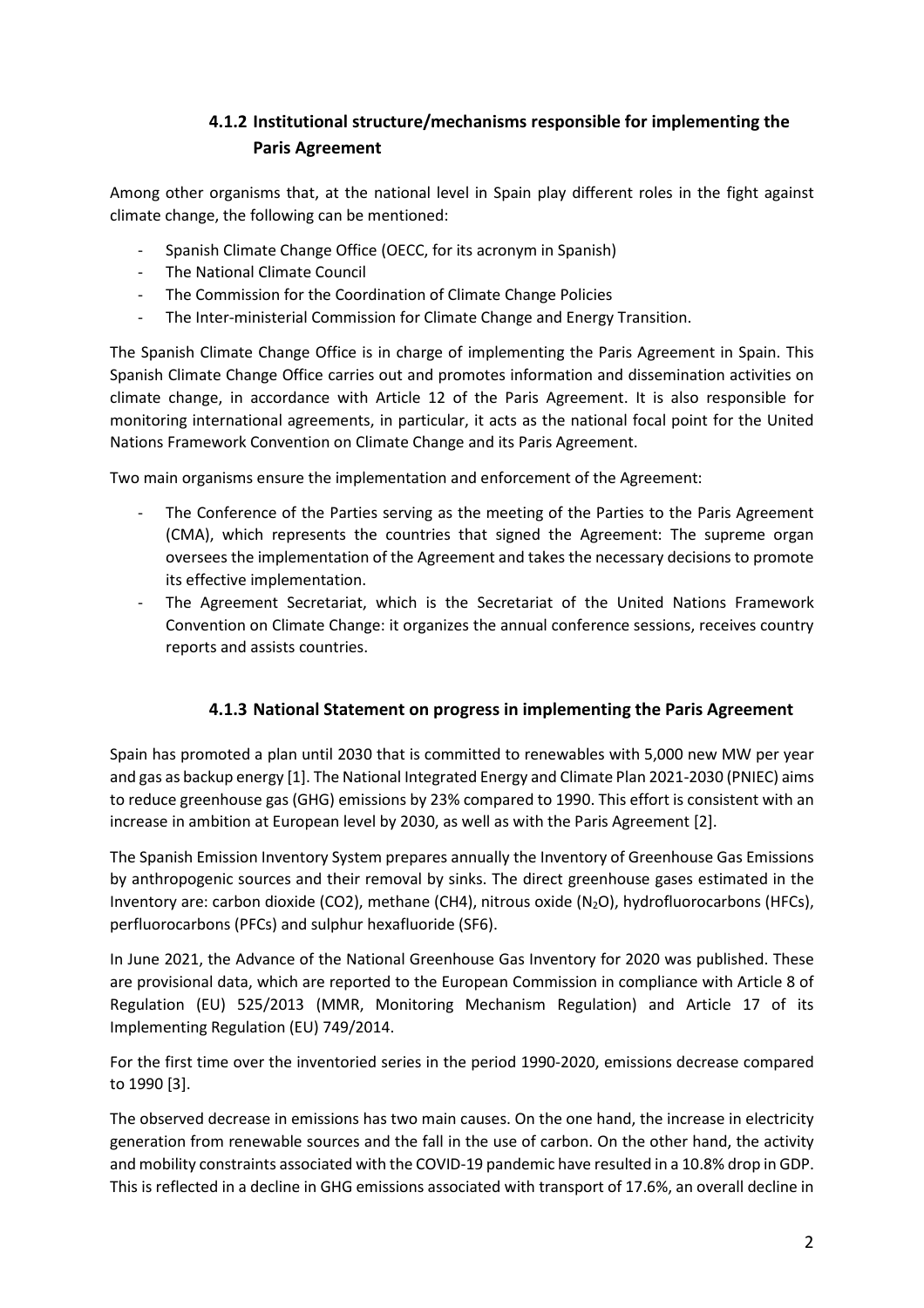emissions from industry of 11.4%, and a decline in emissions from power generation of 34.9%. The latter decrease is also contributed to by the strong increase in generation from renewable sources in 2020 [3].

## **4.1.4 Specifics of the Paris Agreement and the built environment – if any!**

*(No information has been found and will be completed with the information provided by the interviewees.)*

### **4.1.5 Carbon emissions and the building industry – policy and action**

The Advance Greenhouse Gas (GHG) Emissions Inventory estimates gross emissions of 271.5 million tonnes of CO2 equivalent in 2020, which represents an overall decrease in CO2 equivalent emissions in 2020 compared to the previous year of 13.7%. The overall emissions level is -6.4% compared to 1990 and -38.6% compared to 2005 [3].

The main by-product of the cement industry, concrete, plays a leading role as the material of choice for the construction of future buildings and infrastructures, such as renewable energy assets (wind turbines, hydroelectric dams, etc.). The cement production process is associated with high  $CO<sub>2</sub>$ emissions, which will require action along the entire cement and concrete value chain to achieve a transition to a carbon neutral model. For the cement industry, concrete, the main derivative of cement, is the central element that can help make this transition, as it is a locally available, recyclable and sustainable building material with a low carbon footprint.

Innovation, digitalisation and constant investment in efficiency and modernisation of processes must remain key levers for the cement sector to achieve a positive impact in the fight against climate change. For example, in the search for innovative ways to reduce  $CO<sub>2</sub>$  emissions, the cement industry is already working on the application of new emerging technologies such as  $CO<sub>2</sub>$  capture, transport, storage and utilisation (CAUC) or the development of new low-carbon cements.

Both the new EU Circular Economy Action Plan and the Spanish Circular Economy Strategy identify the construction sector as one of the priority sectors to modernise and transform Spanish economy, as proper management of construction and demolition waste brings great benefits in terms of sustainability and circularity to achieve the challenge of a climate-neutral economy.

The cement industry, which already in 2017 signed the Pact for a Circular Economy: the commitment of economic and social agents 2018-2020, contributes to the use of waste as a raw material or as a source of energy, or both, in order to replace natural mineral resources (material recycling) and fossil fuels (energy recovery) with waste that would otherwise require landfill disposal.

Currently in Spain, only 26.5% of the calorific value of cement kilns comes from fuels derived from waste. This percentage is much lower than the EU average (46%) [4].

This potential makes the Spanish cement sector a key player in contributing to meeting the objectives of the Spanish Circular Economy Strategy: to reduce national material consumption by 30%, mitigate climate change and meet the renewable energy targets and the European Union's framework strategy on waste, with the aim that only 10% of the municipal waste should end up in landfill by 2035.

In addition, the cement production sector is recognised in the PNIEC as one of the four sectors with the highest renewable energy consumption.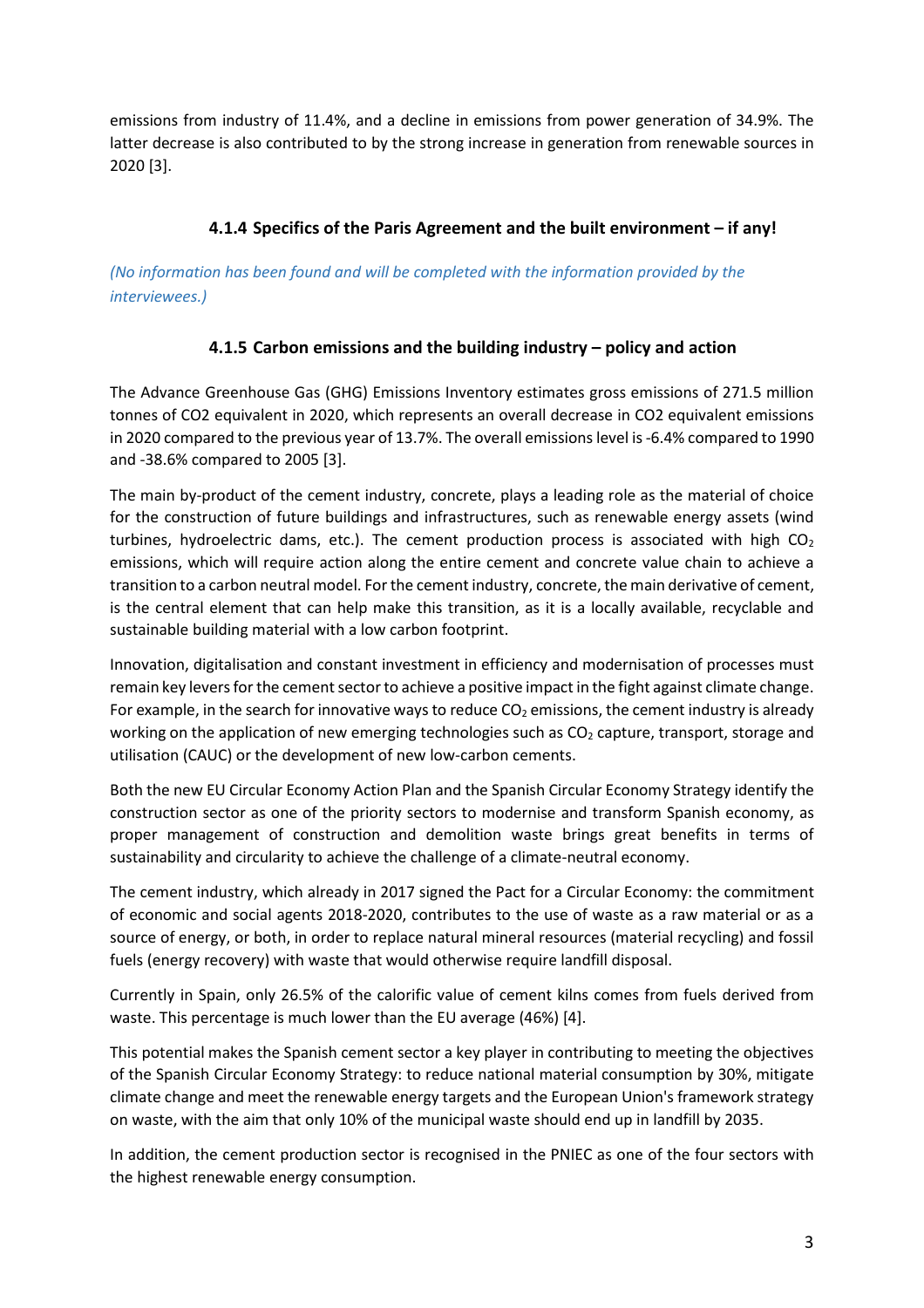For years, the cement industry has been actively working to improve its environmental performance, managing to reduce its total  $CO<sub>2</sub>$  emissions by around 27% compared to 1990 [4]. In 2017, Oficemen (Spanish cement companies association) drew up a roadmap setting a potential  $CO<sub>2</sub>$  reduction target of 80% by 2050.

The publication of the European Green Pact to make Europe the first climate-neutral continent by 2050 requires the adoption of a more ambitious vision. In the wake of these initiatives, the cement industry is stepping up its pace and adopting measures regarding investments in energy efficiency and  $CO<sub>2</sub>$ emission reductions.

The path to climate neutrality by 2050 requires a number of intermediate targets to be met. As set out in the Paris Agreement, the cement sector has set itself the target of reducing its emissions by 43% by 2030 across its entire value chain [4].

Through the use of decarbonised raw materials, the cement industry expects a reduction of up to 5% of process  $CO<sub>2</sub>$  emissions by 2030 and up to an 8% reduction by 2050 [4].

The use of 45% alternative fuels by 2030, of which 20% biomass; and 70% by 2050, of which 40% biomass [4].

Because of the development of new clinker, the cement industry is targeting a 2% reduction in process  $CO<sub>2</sub>$  emissions by 2030 and 5% by 2050 [4].

The cement industry aims to achieve a 5% thermal efficiency improvement by 2030, rising to 16% by 2050. By 2050, the use of different carbon capture technologies is also expected to reduce  $CO<sub>2</sub>$ emissions by 37% [4].

### **4.1.6 Opportunities and constraints of implementing the Paris Agreement**

The historic Paris Agreement offers an opportunity to strengthen the response to the threat of climate change.

Implementing all the measures necessary to comply with the Paris Agreement would generate some 200,000 additional jobs in Spain by 2030 and 1.2 million in the European Union as a whole, according to a European Commission report published in 2019, which also highlights that the EU bloc's GDP would expand by 0.5% thanks to these actions by the end of this decade [5].

The report also notes that job creation will focus on the 'green' sectors in both industry and services and especially in the manufacture of renewable technologies and their entire supply chain: basic metals, non-metallic minerals, mechanical engineering and computers and optical and electronic equipment, as well as construction and the circular economy.

In contrast, employment will fall in the mining, oil and gas and electricity and gas supply sectors (due to increased energy efficiency) and in motor vehicles (due to increased demand for electric vehicles) [5].

Another positive aspect highlighted by the European Commission's report is that the creation of jobs thanks to climate policies will "mitigate the labour polarisation" of the European economy, which will increase over the coming years due to digitalisation and the process of integration into global production networks and value chains.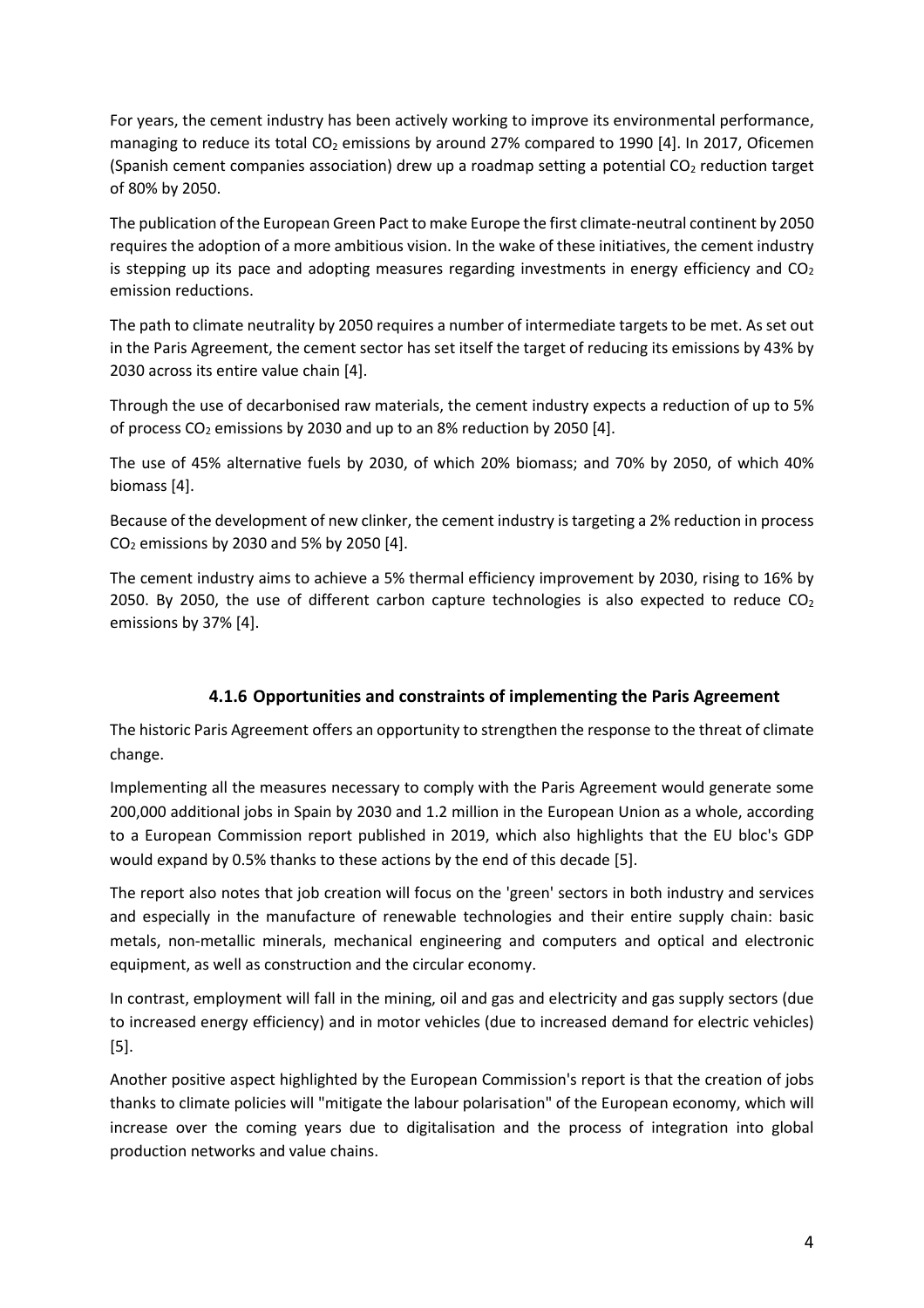The ecological transition, however, will alleviate this trend because it will bring medium-skilled and medium-wage jobs, especially in the construction and service sectors.

The implementation of the Paris Agreement implies the need to reduce CO2 emissions. This creates opportunities for research and development in different sectors such as the construction sector.

Thanks to digitalisation, improved mix design and new additives, the amount of cement in concrete could be reduced by around 5% by 2030. In addition, buildings that take advantage of the thermal inertia properties of concrete can reduce energy use by 25-50% [4].

*(About constraints of implementing the Paris Agreement no information has been found and will be completed with the information provided by the interviewees.)*

### **Climate change adaptation in coastal areas**

Since 2004, adaptation to climate change has been a priority objective for Spain, due to the high vulnerability of the Spanish coastline to climate change and variability. From a legal point of view, Law 2/2013, of 29 May, on the protection and sustainable use of the coast and modification of Law 22/1988, of 28 July, on Coasts, introduced a specific regulation to guarantee the fight against the effects of climate change on the coast.

Among other issues, its eighth additional provision establishes the obligation of the then Ministry of Agriculture, Food and Environment to draw up a strategy for the adaptation of the coast to the effects of climate change within two years of the entry into force of the Law. It is also stated that this strategy would be subject to a Strategic Environmental Assessment, which would indicate the different degrees of vulnerability and risk of the coastline and propose measures to deal with its possible effects.

On 24 July 2017, the General Directorate for Coastal and Marine Sustainability, under MITECO (Ministry for Ecological Transition and the Demographic Challenge), approved the Strategy for Adaptation to Climate Change on the Spanish Coast.

In this framework, MITECO is developing Environmental Promotion Plans for Climate Change Adaptation (called PIMA Adapta plans, for its acronym in Spanish). These plans are an operational tool since 2015 to support the achievement of the objectives of the National Plan for Adaptation to Climate Change. It uses economic resources from the auctioning of emission allowances, carried out within the framework of the Emissions Trading Scheme, channelling them towards adaptation projects.

PIMA Adapta Plans have become an important instrument for developing the full adaptation cycle in Spain, contributing in all phases (knowledge generation, governance, sectoral integration, actions on the ground, monitoring, etc.) and promoting action at all levels (administrative, academic, private and NGO).

PIMA Adapta, coordinated by the Spanish Climate Change Office, is managed by various public entities: Water General Directorate, General Directorate for Coastal and Marine Sustainability, the National Parks Agency, Fundación Biodiversidad (public call for projects) and Autonomous Communities.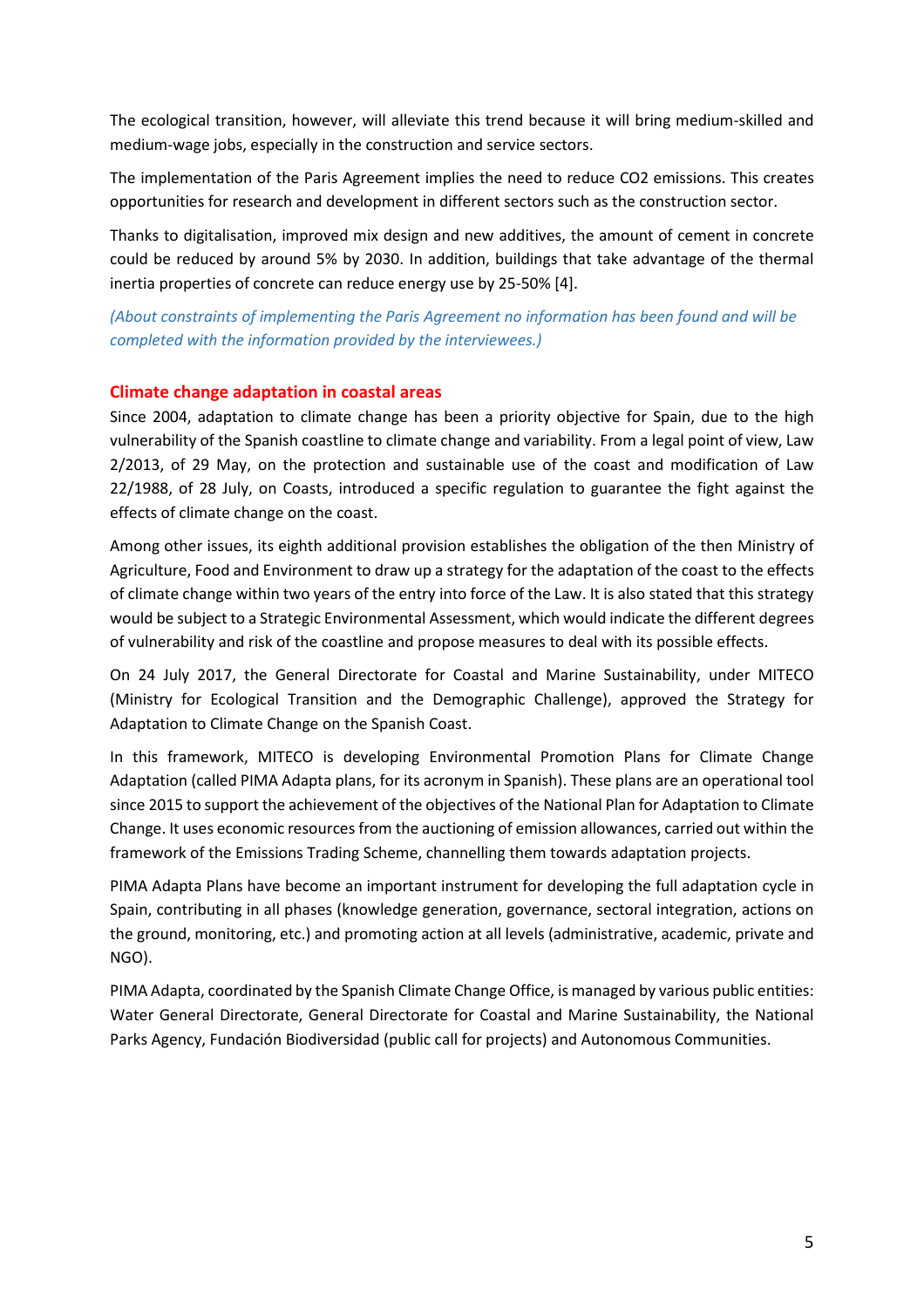# **4.3 THE SUSTAINABLE DEVELOPMENT GOALS 4.2.1 Country statement of commitment to the SDGs**

On 29 June 2018, the Council of Ministers approved the "Action Plan for the implementation of the 2030 Agenda", all Ministerial Departments participated in the preparation, as well as the Autonomous Communities (CC. AA), Local Entities (EE. LL) and organisations representing the full spectrum of social and economic actors. With its adoption, and its presentation to the international community through the Voluntary National Review at the United Nations High-Level Political Forum on 18 July 2018, the Government of Spain and Spanish society committed to making the 2030 Agenda their country's project.

Since then, the 2030 Agenda and its 17 Sustainable Development Goals (SDGs) have led to an unprecedented mobilisation in Spain of national, regional and local administrations, citizens and social actors, businesses, universities, research centres and civil society organisations around a shared vision. The Government of Spain has taken decisive steps towards fulfilling this commitment to the SDGs, with the firm conviction of putting people and the planet at the centre of political action.

In April, the Spanish Congress approved the Climate Change and Energy Transition Bill. One of the main objectives is to ban the sale of combustion cars by 2040. In addition to reducing emissions and achieving climate neutrality by 2050.

Through the Next Generation agreement, Spain will receive 140,000 million euros over the next six years. According to the plan drawn up by the Spanish government, 59% of the resources from the Next Generation will be allocated to the Recovery, Transformation and Resilience Plan. This plan is aimed at ecological transition, digitalisation and smart, sustainable and inclusive growth. [6].

This percentage will be distributed across several objectives. 17% of the resources will be allocated to the modernisation and digitisation of enterprises. 16% will go to the transformation of urban and rural policy to improve living conditions and meet the needs of the urban and rural areas. 12% will be destined for promoting sustainable infrastructures and ecosystems. 9% to energy transition and 5% for the transformation of public administration [6].

This large financial assistance allocated to EU states does not come for free. The commitment is very strong. Spain must comply with all the conditions imposed. It is not only a matter of legislating, but also of putting them into action and demonstrating compliance through strict control and measurement systems. This is why Spain and its commitment to the SDGs is relevant.

# **4.2.2 Reflections on Goal 9 – nationally and in coastal zones if applicable with a focus on opportunities and constraints of meeting the goal's targets**

Investments in basic and sustainable infrastructure are critical to improving the standard of living of communities around the world.

Achieving many of the SDGs will require strong, functional and sustainable infrastructure: reliable energy sources, clean water, education, security, social and economic services. All of these are made possible by resilient infrastructure.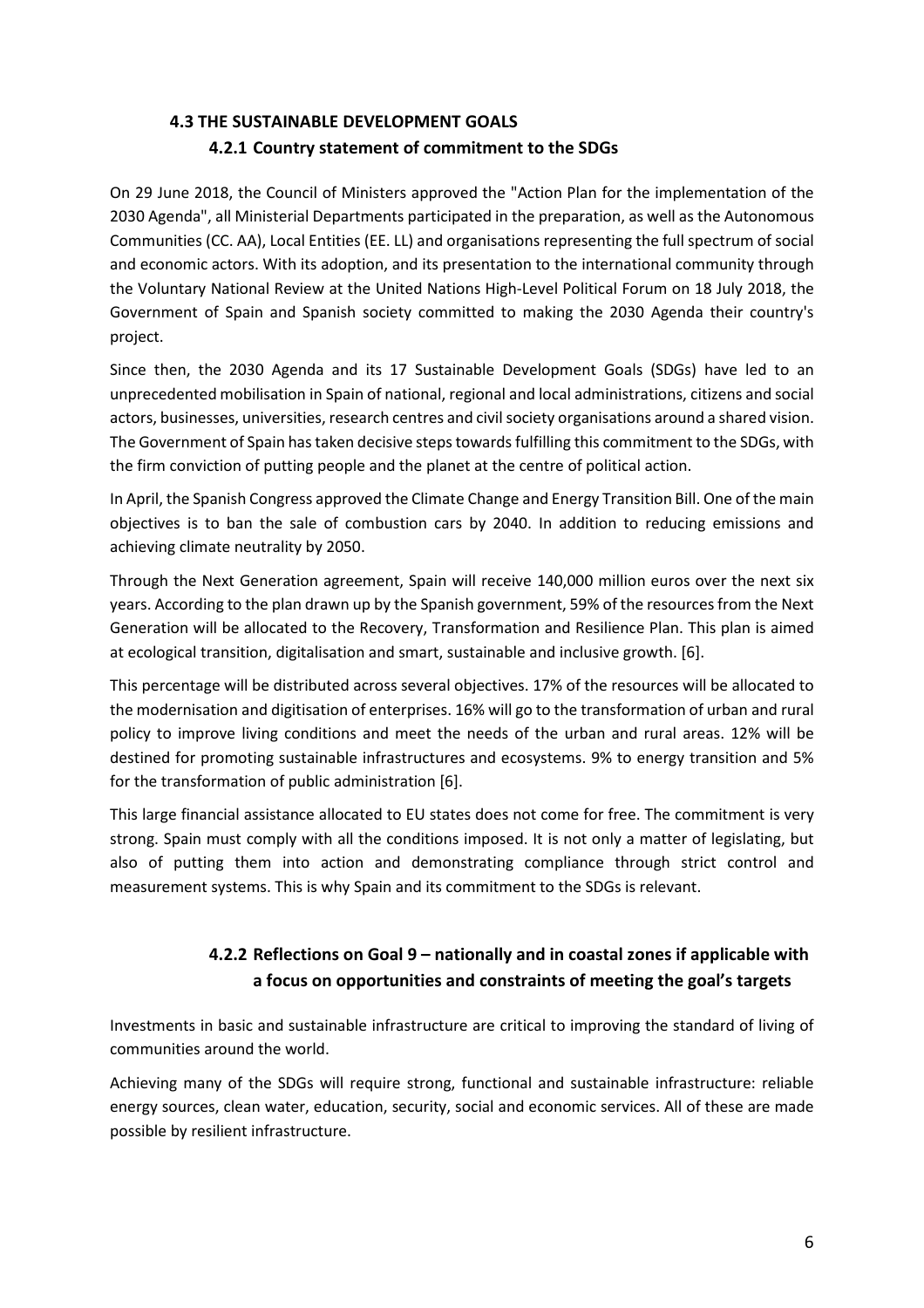However, this dependence creates significant challenges. The overall context has to be taken into account, both in terms of opportunities and risks. For example, climate change makes disasters more frequent. Sustainable infrastructure is therefore not only favours development, but also essential for post-disaster recovery.

Where risks cannot be eliminated, better management and mitigation is needed. The aim of disaster risk reduction (DRR) is to ensure that natural hazards cause less damage. There is a direct correlation between risk and resilience, as risk reduction contributes to increased resilience. In turn, effective risk management will contribute to developing more sustainable infrastructure.

While infrastructure resilience can be understood as the capacity to absorb the stresses caused by disasters, infrastructure sustainability looks at the impact of the building's presence on the environment. Sustainability helps to reduce the footprint of buildings, while resilience enables infrastructure to resist better the environmental impact.

Countries are ranked according to their overall score. The overall score measures a country's overall progress towards achieving the 17 SDGs. The score can be interpreted as a percentage of SDG achievement. A score of 100 indicates that all SDGs have been achieved. In the Sustainable Development Report 2021, Spain ranks 25th out of 165 countries analysed with a score of 79.46 [7].

Since the first publication of the European Innovation Scoreboard in 2010, Spain has appeared as a moderately innovative country, a category in which it remains with small annual variations derived fundamentally from the favourable evolution registered in some of the components that make up the synthetic indicator used to measure the innovation results referred to. The causes of this low level of innovation are structural and can be found in the high business mortality rates and their impact on the group of innovative companies; the small number of internationally competitive tractor companies that systematically carry out R&D activities; the low capacity of SMEs to absorb knowledge and technologies, which limits the adoption of advanced technologies and effective collaboration with universities and public research centres; and the scant development of alternative sources of financing, especially venture capital in the start-up phase and those aimed at ensuring business growth [8].

MITECO is carrying out different actions with the aim of preventing and reducing pollution in marine and coastal areas. All these actions are integrated within the programmes of measures of the Spanish Marine Strategies, which are the planning tool for the marine environment. Marine pollution problems are closely related to other SDGs, in particular SDGs 6, 9 and 11. Within the framework of these strategies, coordination is carried out between the management of discharges from watercourses and treatment plants (as well as the fight against accidental or unmanaged discharges) and the monitoring of coastal water quality.

Erosion, sea level rise, coastal flooding and infrastructure damage are some of the threats that coastal communities face due to climate change. Modelling data enables authorities to take preventive measures today. To inform these measures, the Galicia-North Portugal Euroregion's MarRisk project has collected data and created a series of models that will strengthen resilience to a changing climate and ensure long-term growth.

Spain will have to carry out far-reaching reforms and launch ambitious initiatives on several fronts to reinforce national or community plans and strategies already in force: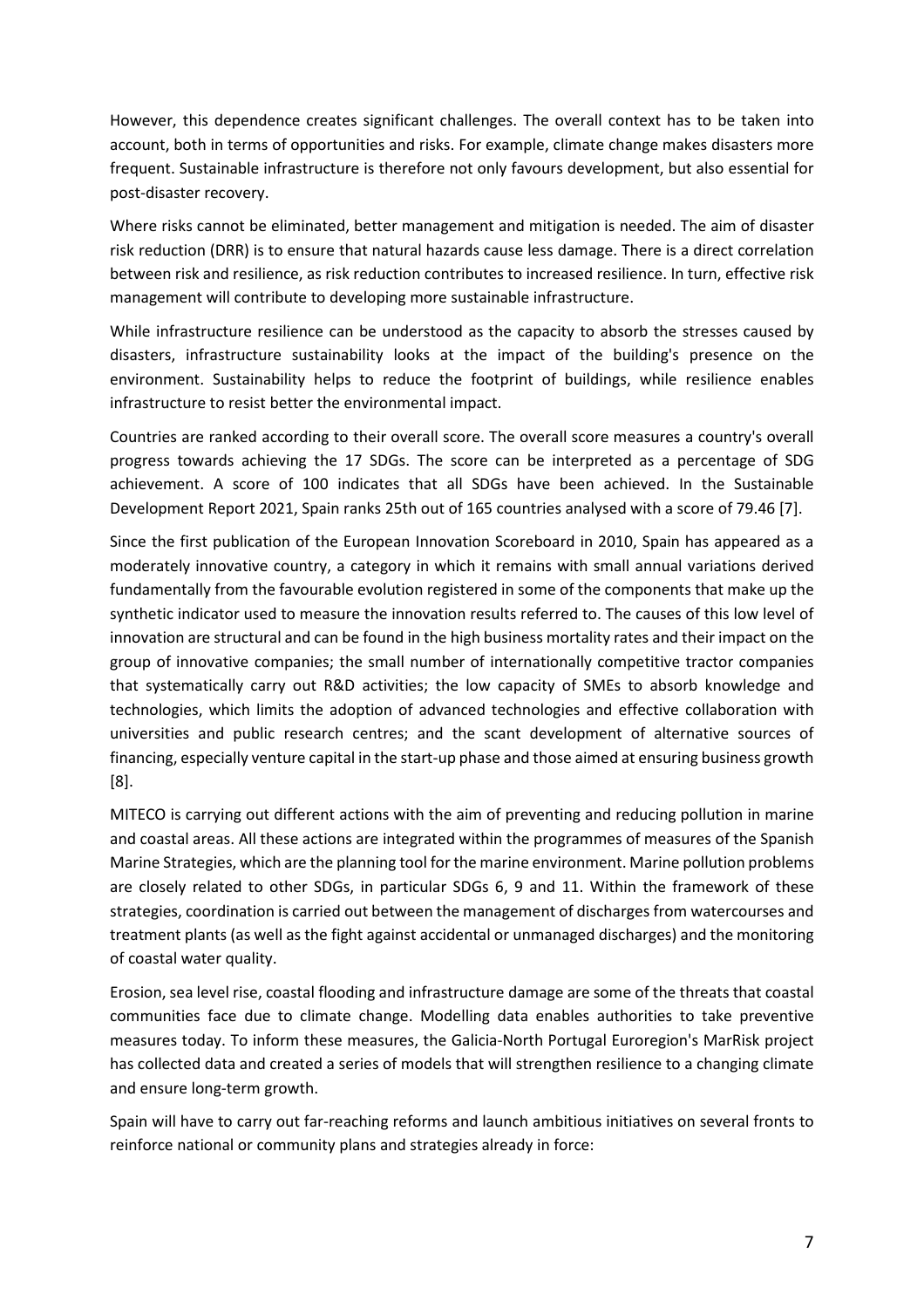In relation to coastal infrastructure, it will need to increase the resilience of coastal and marine infrastructure and human settlements located on the coast, using infrastructure, new technologies and nature-based solutions, such as the regeneration or restoration of salt marshes, dune systems or beaches.

In coastal areas, the aim is to recover degraded areas, increase the resilience of the Spanish coast in the face of the effects of climate change with actions to combat erosion and strengthen the coastline, protect and recover coastal ecosystems, delimit and recover the public maritime land domain that has been improper or inadequately occupied, draft and implement nature-based solutions, and promote intelligent networks to monitor coastal erosion. In the marine environment, the objective is to consolidate the implementation of marine strategies and maritime spatial plans.

# **4.2.3 Reflections on Goal 11 - nationally and in coastal zones if applicable with a focus on Opportunities and constraints of meeting the goal's targets**

The traditional Spanish city model (known as the "Mediterranean city") is compact, reasonably dense, complex, mixed-use, medium-sized, with safe, healthy, quality urban spaces that guarantee coexistence and encourage social diversity. They are an attractive attraction, both for their inhabitants and for those who visit them.

These are the most important building blocks to ensure SDG 11, which, through the United Nations New Urban Agenda on creating inclusive cities, seeks to create a mutually reinforcing link between urbanisation and development and to shape human settlements based on equity, justice and peace, under the overarching principle of leaving no one behind. A New Urban Agenda that aims to be strong and effective, with empowered local and regional governments facilitating the implementation and monitoring of the SDGs at local and global level.

However, the Spanish model has not been free of problems and dysfunctions that have caused a major breakdown in this model of compact, safe and healthy cities that ensure coexistence and promote diversity and social complexity. The emergence of dispersed and scattered growth models generated the appearance of new low-density residential developments, with high land consumption, an evident separation or zoning by uses and a high dependence on private vehicles, with the resulting social, environmental and energy impacts. All this despite the fact that the proportion of artificial land in Spain is 3.9%, lower than the European average (4.13%). Some factors that had a decisive influence on the change in certain patterns of urban planning in Spain were the approval of legislation that encouraged the liberalisation of land (approved in 1998); the extraordinary ease of access to real estate credit and the abuse in its concession (which had a very direct impact on the over-dimensioned construction of housing); the absence of land-use planning strategies and instruments in many Autonomous Communities (the only ones competent to do so) and the financing dynamics of local governments, which are significantly supported by urban development activity and the generation of capital gains [8].

These are not the only challenges facing towns and cities, and the most important ones can be described as follows: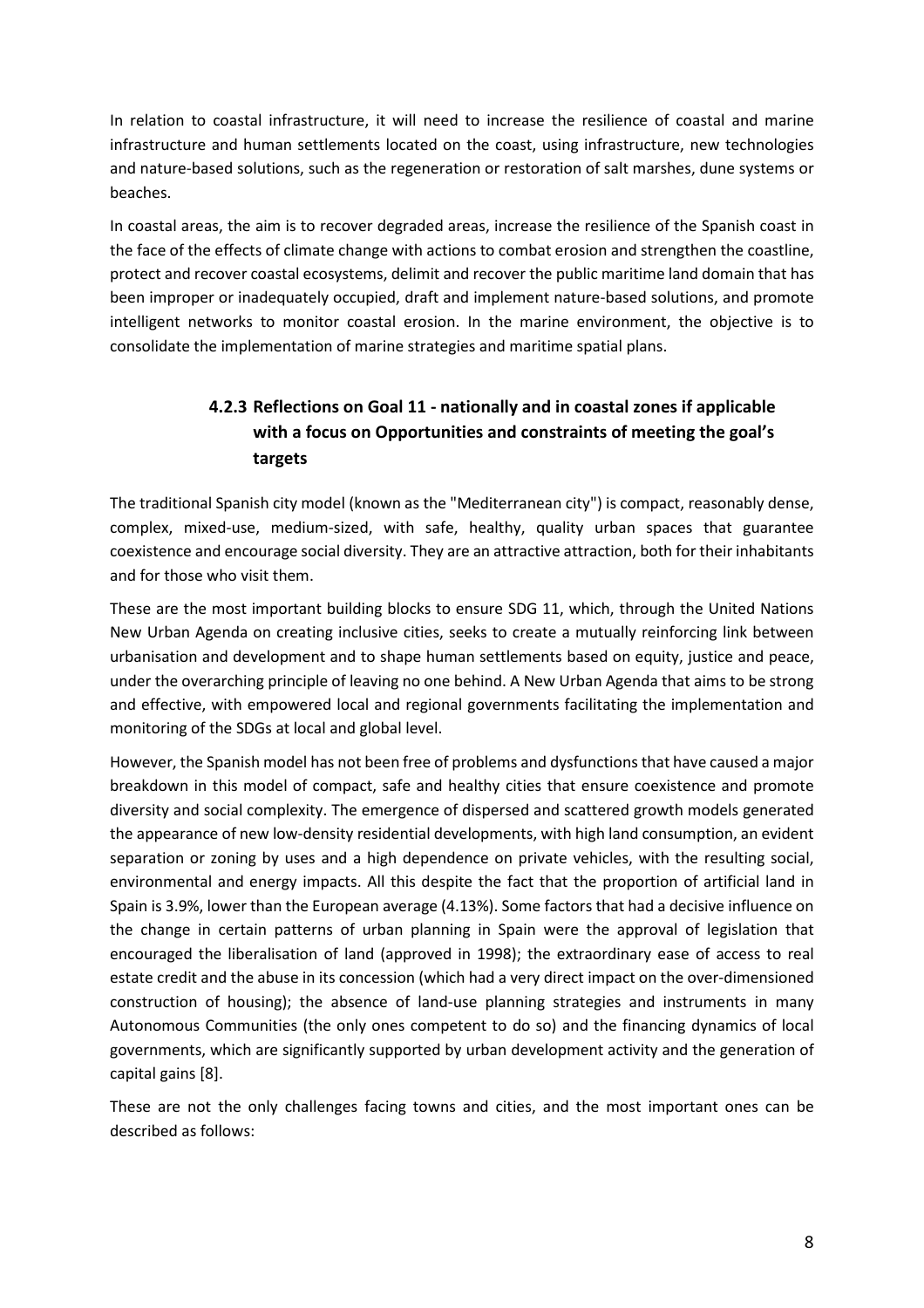*Social challenges:* Spain presents a marked ageing of its population and a high rate of rural depopulation, which poses important territorial imbalances. According to the National Statistics Institute (INE), this problem exists in more than 22 of the 50 provinces, with a critical situation in 14 of them, where more than 80% of their municipalities are at risk of extinction because they have less than a thousand inhabitants (a total of 4,955 municipalities in the whole country) and are localities with highly aged demographic censuses. There has also been an increase in the risk of poverty and social exclusion, which is more acute in urban environments and, from the gender perspective, despite the positive evolution, effective equality has not yet been achieved (which is evident in urban activities).

*Environmental challenges:* Spain is highly vulnerable to climate change and therefore needs to work on risk mitigation and adaptation. Priorities for action in this area include reducing the negative environmental impact of cities, paying special attention to air quality and waste management, reducing the negative effects of disasters, both in terms of material and human damage, with special attention to vulnerable populations, and protecting cultural and natural heritage.

*Sustainability challenge:* It is present at the state legislative level in Article 3 of the Consolidated Text of the Law on Land and Urban Rehabilitation, which under the title "Principle of sustainable territorial and urban development" demands all public authorities, without exception, to formulate and develop, in the urban environment, the policies of their respective competence, "in accordance with the principles of competitiveness and economic, social and environmental sustainability, territorial cohesion, energy efficiency and functional complexity, ensuring that, it is sufficiently endowed, and that the land is occupied efficiently, combining uses in a functional way". As a complement to this legislative requirement, the State has elaborated Spanish Urban Agenda. This Agenda is a good opportunity to address the challenge of recovering a traditional urban planning model that worked very well for decades and which proposes lines of improvement that will undoubtedly contribute to responding to Spain's diverse and complex territorial and urban reality. A reality that requires preserving the rural-urban balance and also responding to the needs of cities and metropolitan areas, with the inequalities they incorporate.

Therefore, the baseline for all the SDG 11 targets is in the traditional Spanish urban planning model, in the regulatory recognition in basic state legislation of the principle of sustainable territorial and urban development and in the strategic framework that will shape, for each and every one of the actors involved, an Urban Agenda aligned not only with the 2030 Agenda, but also with the international Urban Agendas.

*(About reflections in coastal zones with a focus on opportunities and constraints no information has been found and will be completed with the information provided by the interviewees.)*

### **4.2.4 Concluding statement on the SDGs**

25 September 2021 marked the sixth anniversary of the adoption of the 2030 Agenda for Sustainable Development by the Member States of the United Nations at the United Nations General Assembly. This resolution was a fundamental milestone whereby the international community as a whole agreed to identify the major challenges facing our societies and, above all, pledged to work over the next fifteen years to address them and achieve the major goals that lay ahead of us. From that moment on, Spain committed itself to the 2030 Agenda and the SDGs, whose objective should transcend the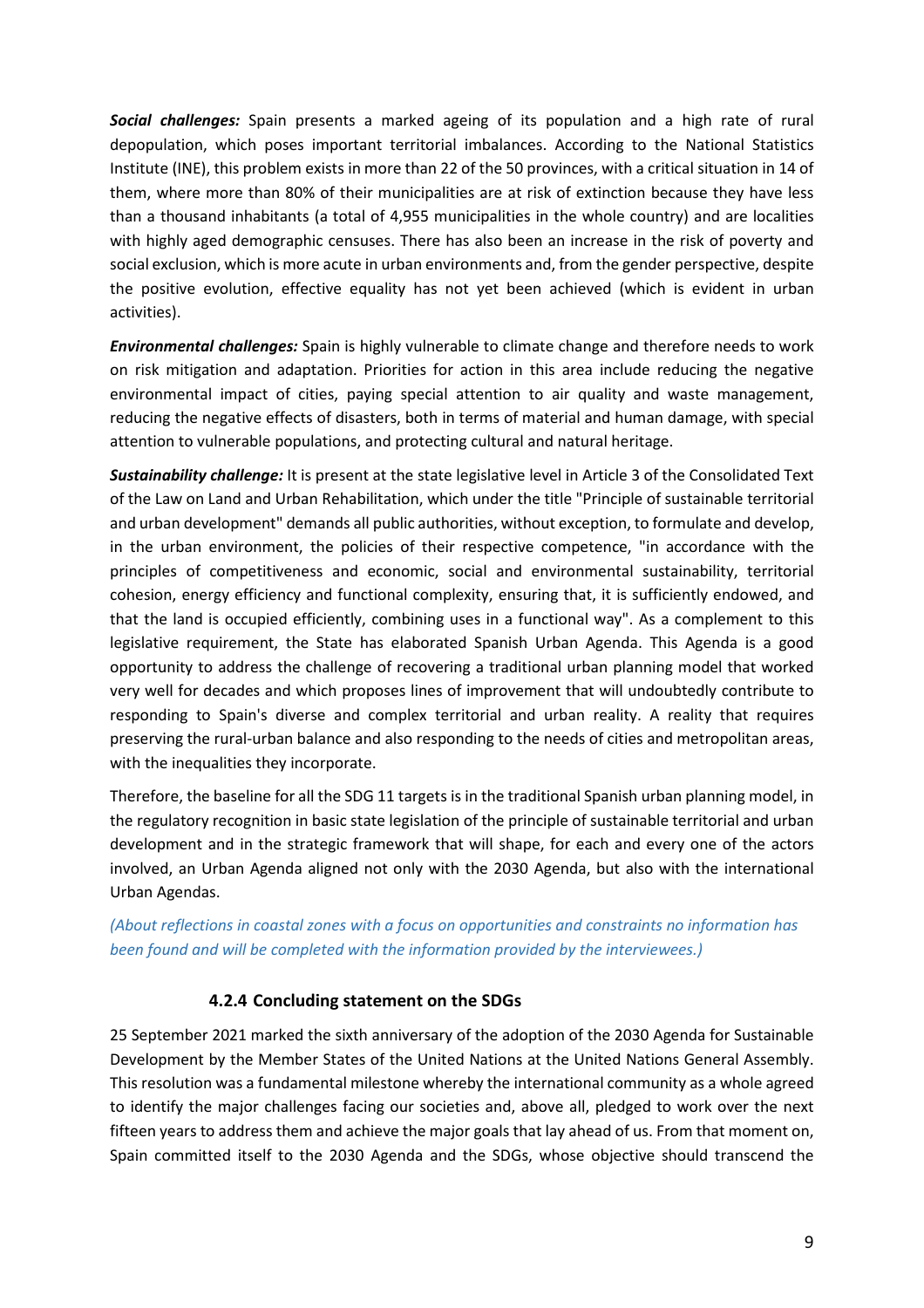declaration and become the focus of the State's vision, the country's project and the government's action.

The Government of Spain is fully aware of the need to continue making progress in achieving each of the goals that make up the SDGs in Spain and around the world, as well as of the resources and decisive actions that are needed to do so. Spain needs to tackle with determination and courage the ecological transition and commit to a new production model based on sustainability and decent work as the pillars of the future.

At the beginning of 2020, the United Nations proclaimed the "Decade for Action", pointing out the need for strong political will and decisive action over the coming years to achieve these goals by the target date. The Spanish Government strongly endorses this statement and expresses the need to further accelerate the work of the Executive to achieve the SDGs, as well as to strengthen the dialogue with all actors to achieve this progress. The 2030 Agenda represents Spain's commitment to its citizens to build a fairer and more sustainable future, which will only be achieved through decisive actions and policies.

The SDGs are and must be the cornerstone from which to articulate domestic policies, they must become an unavoidable fundamental pillar in our external action, they must inspire the strengthening of Spanish development cooperation and they must articulate all initiatives, guaranteeing the coherence of policies with sustainable development and the presence of the 2030 Agenda as a guiding thread in all actions.

## **4.4 THE SENDAI FRAMEWORK (2015-2030)**

### **4.3.1 Country statement of commitment to the Sendai Framework**

The Sendai Framework for Disaster Risk Reduction 2015-2030 was adopted at the third United Nations World Conference in Sendai, Japan, on 18 March 2015. It is the result of a series of stakeholder consultations that began in March 2012 and intergovernmental negotiations that took place between July 2014 and March 2015, supported by the United Nations Office for Disaster Risk Reduction, at the request of the United Nations General Assembly.

As it has done in the various United Nations initiatives on the subject, Spain participates in international efforts to meet the objectives of the Sendai Framework for Disaster Risk Reduction.

One of the objectives of Law 17/2015, on the National Civil Protection System, is to improve coordination between the different public administration bodies, with the ultimate aim of reducing disaster risks, ensuring a rapid and efficient response in the event of disasters and being prepared to achieve a better and quicker recovery. At the organisational level, this law establishes that the National Civil Protection Council serves as the Spanish Committee of the International Strategy for Disaster Reduction.

The 17 SDGs of the 2030 Agenda are closely related to the 7 Sendai Framework Goals and also share many of the indicators established to measure achievements.

Following the recommendations of the United Nations, Spain is working hard to implement these Sendai targets. A first step has been the alignment of the first National Civil Protection Strategy, approved in April 2019 by the Government of Spain. For the first time, Spanish Civil Protection has a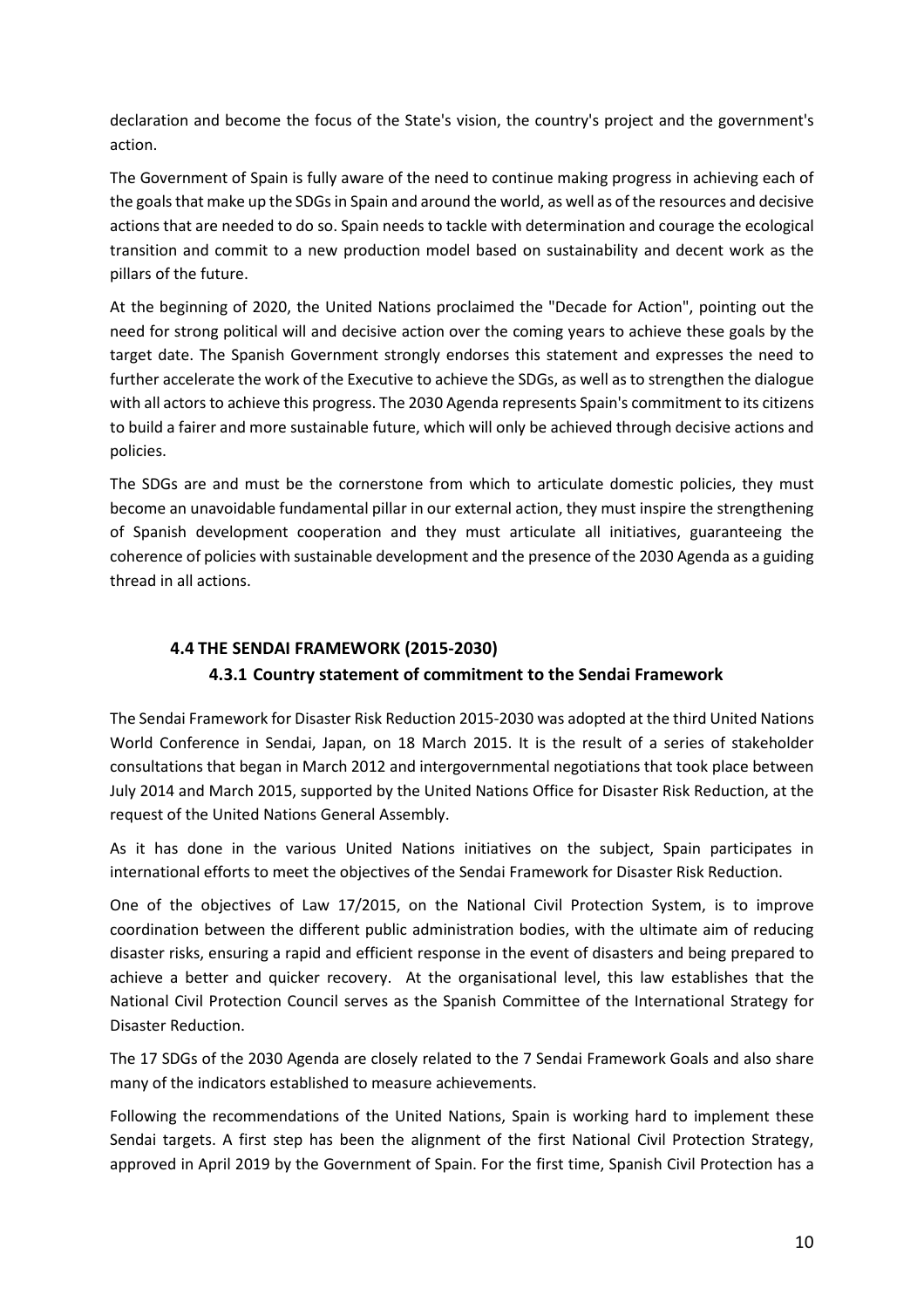5-year strategic framework, in which climate change, social and personal vulnerability to emergencies, and land use are considered as risk-enhancing factors.

On the other hand, the National Security Strategy 2017 itself, in the area of protection against emergencies and disasters, establishes as a general objective the consolidation of the National Civil Protection System as an instrument that integrates all of Spain's capacities to manage the response to emergencies and disasters and ensure its integration into the National Security System.

At the European level, Spain participates in the European Disaster Risk Reduction Forum, a regional platform in charge of increasing the capacity to create a safer Europe. The forum, true to the multistakeholder spirit of the Sendai Framework, enables governments and stakeholders to exchange experiences on successful practices and innovative approaches to prevent, reduce and manage disaster risk. The Spanish National Focal Point for Disaster Risk Reduction, the Directorate General for Civil Protection and Emergencies, as well as the National Council for Civil Protection, form part of this forum.

# **4.3.2 Brief statement on the country's meeting of the framework's four priorities**

*(About statement on the country's meeting of the framework's four priorities no information has been found and will be completed with the information provided by the interviewees.)*

- 1. PRIORITY 1. UNDERSTANDING DISASTER RISK: dimensions of vulnerability, capacity, exposure of people and assets, hazard characteristics and Disaster risk management policies and practices should be based on an understanding of disaster risk in all its the environment. Such knowledge can be used for risk assessment, prevention, mitigation, preparedness and response.
- 2. PRIORITY 2. STRENGTHENING DISASTER RISK GOVERNANCE TO MANAGE DISASTER RISK: Disaster risk governance at national, regional and global levels is of great importance for prevention, mitigation, preparedness, response, recovery and rehabilitation. Collaboration and partnership building are encouraged.
- 3. PRIORITY 3. INVESTING IN DISASTER RISK REDUCTION FOR RESILIENCE: Public and private investments in disaster risk prevention and reduction through structural and non-structural measures are essential to increase the economic, social, social, health and cultural resilience of individuals, communities, countries and their assets, as well as the environment.
- 4. PRIORITY 4. ENHANCING DISASTER PREPAREDNESS FOR EFFECTIVE RESPONSE AND TO "BUILD BACK BETTER" IN RECOVERY, REHABILITATION AND RECONSTRUCTION: The continued growth in disaster risk highlights the need to further strengthen disaster preparedness, take action in advance of events and ensure that sufficient capacity is in place for effective response and recovery at all levels. The recovery, rehabilitation and reconstruction phase is a critical opportunity to build back better, including through the integration of disaster risk reduction into development measures.

# **4.3.3 Brief statement on the country's meeting of the framework's seven targets**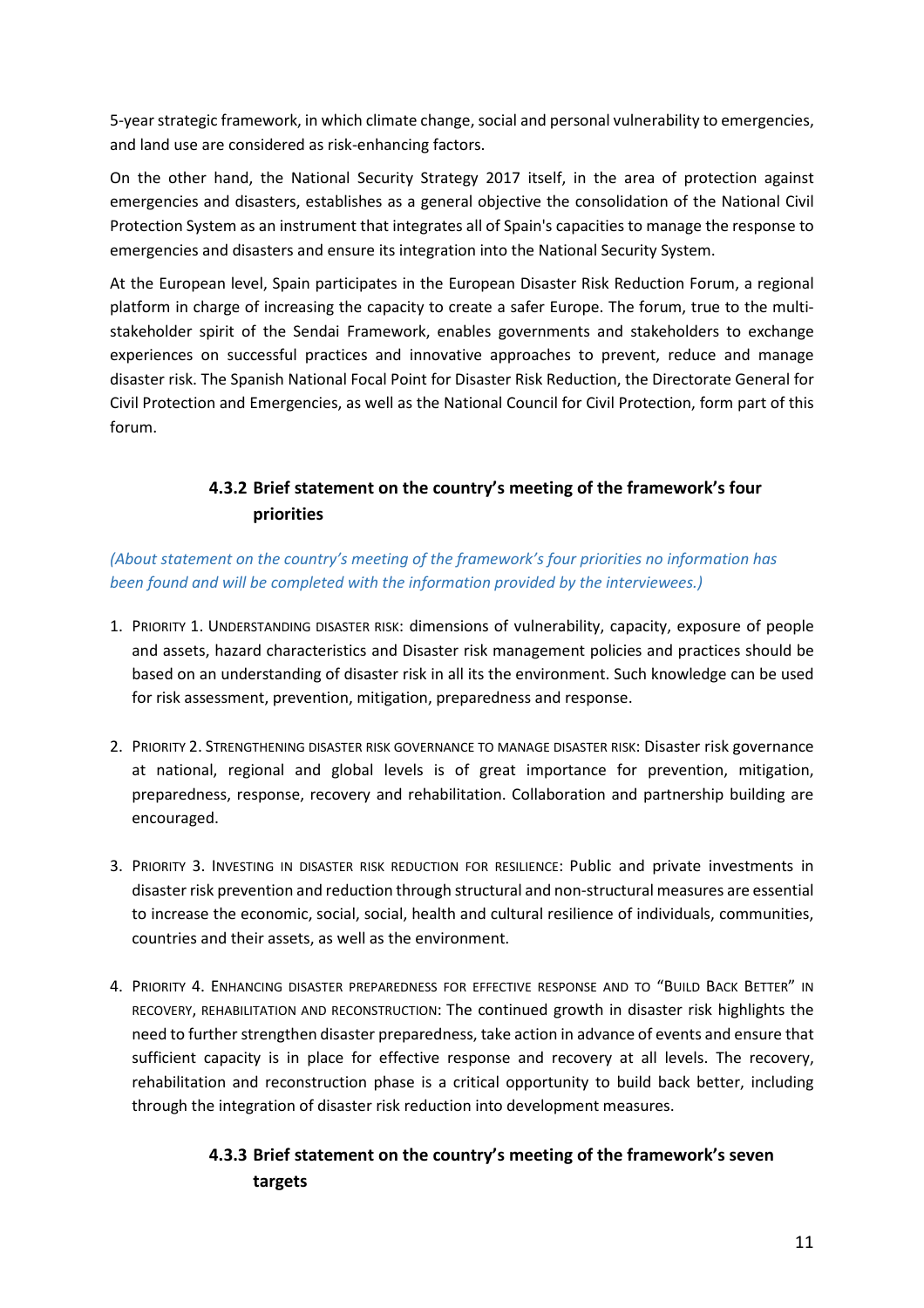## *(About statement on the country's meeting of the framework's seven targets no information has been found and will be completed with the information provided by the interviewees.)*

- 1. REDUCE DISASTER MORTALITY: significantly reduce global disaster mortality by 2030, and achieve a reduction in the global average death rate per 100,000 people in the decade 2020-2030 compared to the period 2005-2015.
- 2. REDUCE THE NUMBER OF PEOPLE AFFECTED: significantly reduce the number of people affected globally by 2030, and achieve a reduction in the global average per 100,000 people in the decade 2020- 2030 compared to the period 2005-2015.
- 3. REDUCE DIRECT ECONOMIC LOSS IN RELATION TO GDP: reduce direct economic losses caused by disasters as a share of global gross domestic product (GDP) by 2030.
- 4. REDUCE DISASTER DAMAGE TO CRITICAL INFRASTRUCTURE: significantly reduce disaster damage to critical infrastructure and the disruption of basic services, such as health and education facilities, including by building their resilience by 2030.
- 5. INCREASE NATIONAL AND LOCAL DISASTER RISK REDUCTION STRATEGIES: significantly increase the number of countries with national and local disaster risk reduction strategies in place by 2020.
- 6. ENHANCE INTERNATIONAL COOPERATION ON RISK REDUCTION: significantly enhance international cooperation for developing countries through adequate and sustainable support that complements national action for the implementation of this Framework by 2030.
- 7. INCREASE AVAILABILITY AND ACCESS TO MULTI-HAZARD EARLY WARNING SYSTEMS: Significantly increase the availability of and access to multi-hazard early warning systems and human-transmitted disaster risk information and assessments by 2030.

# **4.3.4 Implications of implementing the Sendai Framework on risk reduction in coastal zones**

*(No information has been found and will be completed with the information provided by the interviewees.)*

### **4.3.5 Summary of opportunities and constraints**

The Sendai Framework provides an opportunity to:

- a) Adopt a concise, focused, forward-looking and action-oriented post-2015 framework for disaster risk reduction.
- b) Conclude the evaluation and review of the implementation of the Hyogo Framework for Action 2005-2015: Building the Resilience of Nations and Communities to Disasters.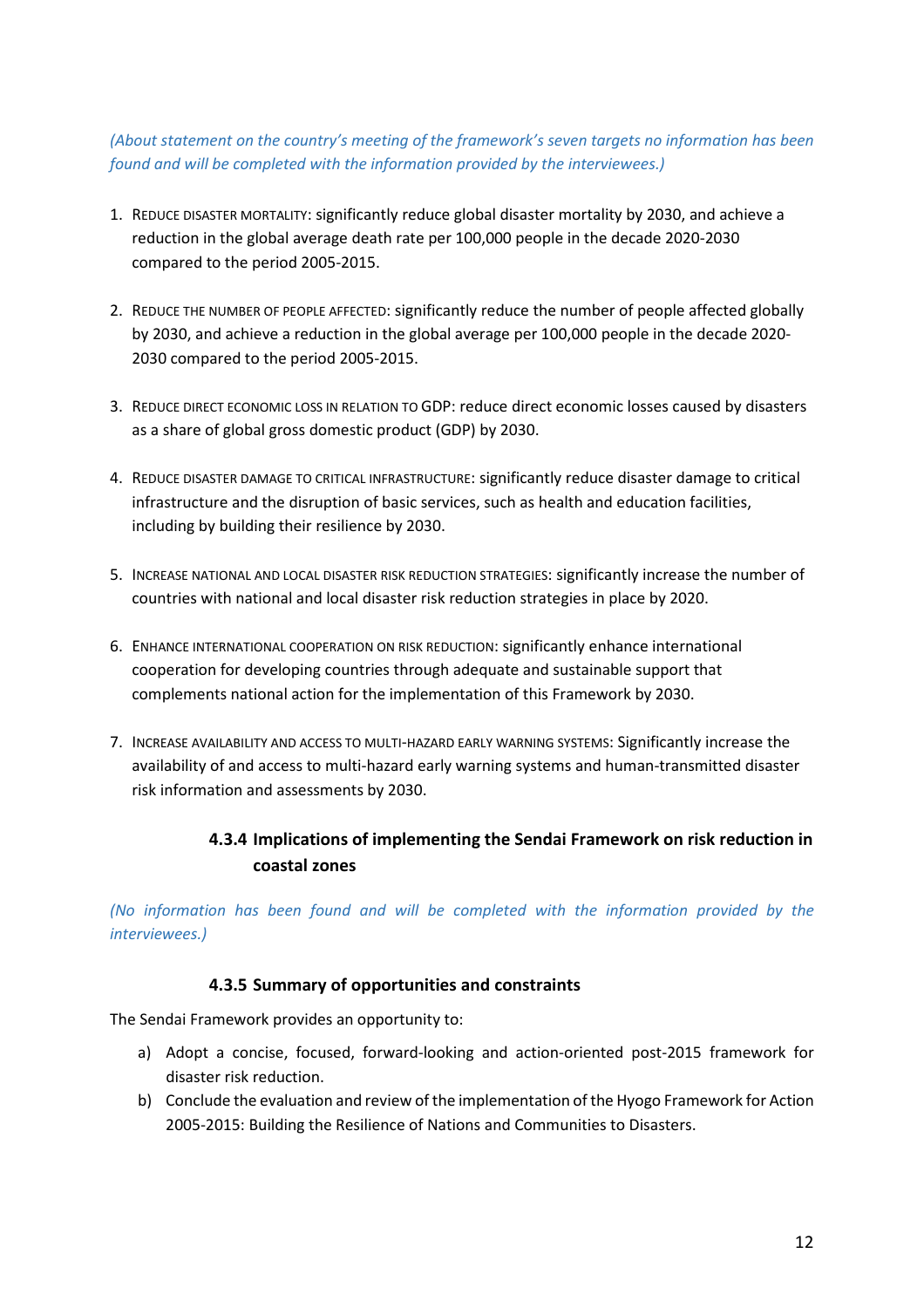- c) Review lessons learned through regional and national strategies, institutions and plans for disaster risk reduction and their recommendations, as well as regional agreements relevant to the implementation of the Hyogo Framework for Action.
- d) Identify modalities for commitment-based cooperation for the implementation of a post-2015 framework for disaster risk reduction.
- e) Determine modalities for the periodic review of the implementation of a post-2015 framework for disaster risk reduction.

It also provides an opportunity for building resilient structures and sustainable land management in urban areas and sustainable land-use planning should be addressed in collaboration with international organisations.

On the other hand, it offers opportunities for the development of joint programming measures through collaboration and multi-stakeholder partnerships that enable synergies with other development actors on resources and measures to advance Disaster Risk Reduction.

In terms of constraints at the national level, Spain has not been particularly active in incorporating risk as a substantial dimension in any public policy aimed at community well-being. A low perception of risk, a very old-fashioned approach to disasters and plans that focus excessively on response and very little on prevention, preparedness or mitigation tasks, together with a complex distribution of powers and an obsolete legal framework, have meant that, despite having signed both the Hyogo and Sendai Frameworks for Action, Spain has not made much progress in complying with what was agreed there [10].

Finally, development aid related to risk reduction has been highly volatile and marginal, overshadowed by funding for disaster response. The total amount of \$5.2 billion spent on disaster risk reduction between 2005 and 2017 represents a marginal fraction (3.8%) of the total amount of international development aid. Overall, post-disaster aid predominates, to the detriment of funding that is geared towards understanding the underlying vulnerabilities that contribute to risk and reducing them. Global needs for resources to cope with increased risk are growing faster than national and international capacity to meet them, leaving millions of affected people behind [11].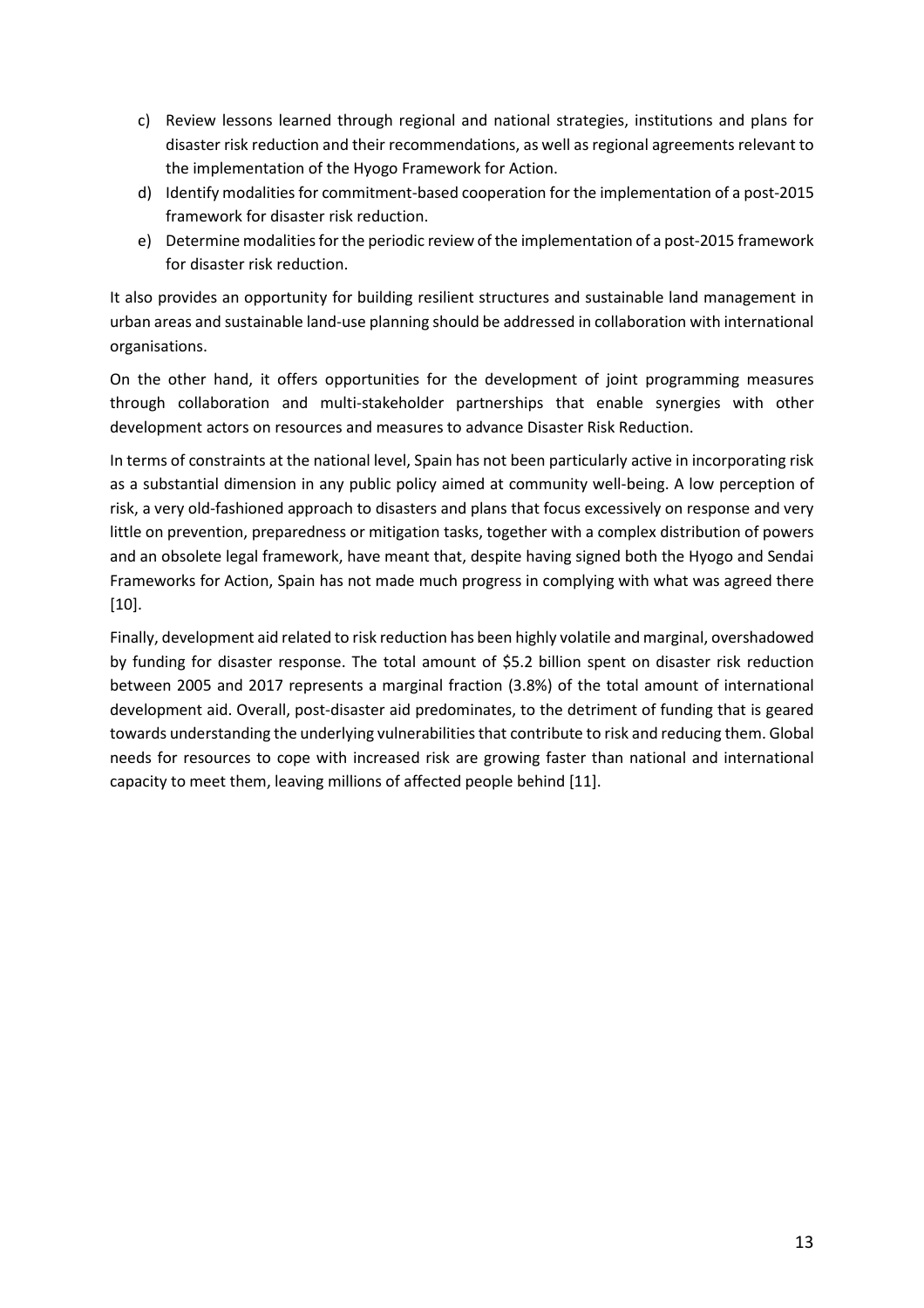#### **BIBLIOGRAPHY AND REFERENCES**

MITECO. (s.f.). '*España ratifica el Acuerdo de París'*. National Parks. <https://www.miteco.gob.es/en/red-parques-nacionales/boletin/acuerdo-paris.aspx>

MITECO. (s.f.). '*Principales elementos del Acuerdo de París'*. Climate change. [https://www.miteco.gob.es/es/cambio-climatico/temas/el-proceso-internacional-de-lucha-contra](https://www.miteco.gob.es/es/cambio-climatico/temas/el-proceso-internacional-de-lucha-contra-el-cambio-climatico/naciones-unidas/elmentos-acuerdo-paris.aspx)[el-cambio-climatico/naciones-unidas/elmentos-acuerdo-paris.aspx](https://www.miteco.gob.es/es/cambio-climatico/temas/el-proceso-internacional-de-lucha-contra-el-cambio-climatico/naciones-unidas/elmentos-acuerdo-paris.aspx)

Departamento de Seguridad Nacional (s.f.). '*España ratifica su compromiso con la lucha contra el cambio climático'*. [https://www.dsn.gob.es/en/actualidad/sala-prensa/espa%C3%B1a-ratifica-su](https://www.dsn.gob.es/en/actualidad/sala-prensa/espa%C3%B1a-ratifica-su-compromiso-con-lucha-contra-cambio-clim%C3%A1tico)[compromiso-con-lucha-contra-cambio-clim%C3%A1tico](https://www.dsn.gob.es/en/actualidad/sala-prensa/espa%C3%B1a-ratifica-su-compromiso-con-lucha-contra-cambio-clim%C3%A1tico)

BOE. (21 May 2021). '*Ley 7/2021, de 20 de mayo, de cambio climático y transición energética'.*  [https://www.boe.es/diario\\_boe/txt.php?id=BOE-A-2021-8447](https://www.boe.es/diario_boe/txt.php?id=BOE-A-2021-8447)

BOE. (2 February 2017). '*Instrumento de ratificación del Acuerdo de París, hecho en París el 12 de diciembre de 2015'.* <https://www.boe.es/boe/dias/2017/02/02/pdfs/BOE-A-2017-1066.pdf>

La Moncloa. (19 May 2020). '*Proyecto de ley de Cambio Climático y Transición Energética'.*  <https://www.lamoncloa.gob.es/consejodeministros/Paginas/enlaces/190520-enlace-clima.aspx>

MITECO. (s.f.). '*Oficina Española de Cambio Climático*. Cambio Climático'. [https://www.miteco.gob.es/es/cambio-climatico/temas/organismos-e-instituciones-implicados-en](https://www.miteco.gob.es/es/cambio-climatico/temas/organismos-e-instituciones-implicados-en-la-lucha-contra-el-cambio-climatico-a-nivel-nacional/oficina-espanola-en-cambio-climatico/)[la-lucha-contra-el-cambio-climatico-a-nivel-nacional/oficina-espanola-en-cambio-climatico/](https://www.miteco.gob.es/es/cambio-climatico/temas/organismos-e-instituciones-implicados-en-la-lucha-contra-el-cambio-climatico-a-nivel-nacional/oficina-espanola-en-cambio-climatico/)

[1]. Carcar, S. La Información. (30 November 2019). '*España sufre para cumplir el Acuerdo de París pese al empeño 'verde' de Ribera'.* [https://www.lainformacion.com/espana/exceso-emisiones-espana](https://www.lainformacion.com/espana/exceso-emisiones-espana-objetivos-acuerdo-paris/6524017/?autoref=true)[objetivos-acuerdo-paris/6524017/?autoref=true](https://www.lainformacion.com/espana/exceso-emisiones-espana-objetivos-acuerdo-paris/6524017/?autoref=true)

[2]. MITECO. (s.f.). '*Plan Nacional Integrado de Energía y Clima (PNIEC) 2021-2030'*. <https://www.miteco.gob.es/es/prensa/pniec.aspx>

[3]. MITECO. (s.f.). '*Nota informativa sobre el Avance de Emisiones de Gases de Efecto Invernadero correspondientes al año 2020'.* [https://www.miteco.gob.es/es/calidad-y-evaluacion](https://www.miteco.gob.es/es/calidad-y-evaluacion-ambiental/temas/sistema-espanol-de-inventario-sei-/avance-gei-2020_tcm30-528804.pdf)[ambiental/temas/sistema-espanol-de-inventario-sei-/avance-gei-2020\\_tcm30-528804.pdf](https://www.miteco.gob.es/es/calidad-y-evaluacion-ambiental/temas/sistema-espanol-de-inventario-sei-/avance-gei-2020_tcm30-528804.pdf)

[4]. Oficemen. (s.f.). '*Hoja de ruta de la industria cementera española para alcanzar la neutralidad climática en 2050'.* [https://www.oficemen.com/wp-content/uploads/2020/12/Hoja-de-ruta-del](https://www.oficemen.com/wp-content/uploads/2020/12/Hoja-de-ruta-del-cemento-neutralidad-clim%C3%A1tica-en-2050.pdf)[cemento-neutralidad-clim%C3%A1tica-en-2050.pdf](https://www.oficemen.com/wp-content/uploads/2020/12/Hoja-de-ruta-del-cemento-neutralidad-clim%C3%A1tica-en-2050.pdf)

[5]. El Economista. (4 July 2019)[. https://www.eleconomista.es/economia/noticias/99774](https://www.eleconomista.es/economia/noticias/99774%2038/07/19/Cumplir-el-Acuerdo-de-Paris-generaria-200000-empleos-adicionales-en-Espana-en-2030-y-12-millones-en-la-UE.html)  [38/07/19/Cumplir-el-Acuerdo-de-Paris-generaria-200000-empleos-adicionales-en-Espana-en-2030-y-](https://www.eleconomista.es/economia/noticias/99774%2038/07/19/Cumplir-el-Acuerdo-de-Paris-generaria-200000-empleos-adicionales-en-Espana-en-2030-y-12-millones-en-la-UE.html)[12-millones-en-la-UE.html](https://www.eleconomista.es/economia/noticias/99774%2038/07/19/Cumplir-el-Acuerdo-de-Paris-generaria-200000-empleos-adicionales-en-Espana-en-2030-y-12-millones-en-la-UE.html)

Cognuck González, S. Numer, E. Unicef. (s.f.). '*Acuerdo de París para jóvenes'*. <https://www.unicef.org/lac/sites/unicef.org.lac/files/2021-07/acuerdo-paris-para-jovenes.pdf>

Ministerio de Asuntos Exteriores. (s.f.). '*Informe de progreso de la implementación de la Agenda 2030 en España'.*

[http://www.exteriores.gob.es/Portal/es/PoliticaExteriorCooperacion/Agenda2030/Documents/Infor](http://www.exteriores.gob.es/Portal/es/PoliticaExteriorCooperacion/Agenda2030/Documents/Informe%20de%20Progreso%202019.pdf) [me%20de%20Progreso%202019.pdf](http://www.exteriores.gob.es/Portal/es/PoliticaExteriorCooperacion/Agenda2030/Documents/Informe%20de%20Progreso%202019.pdf)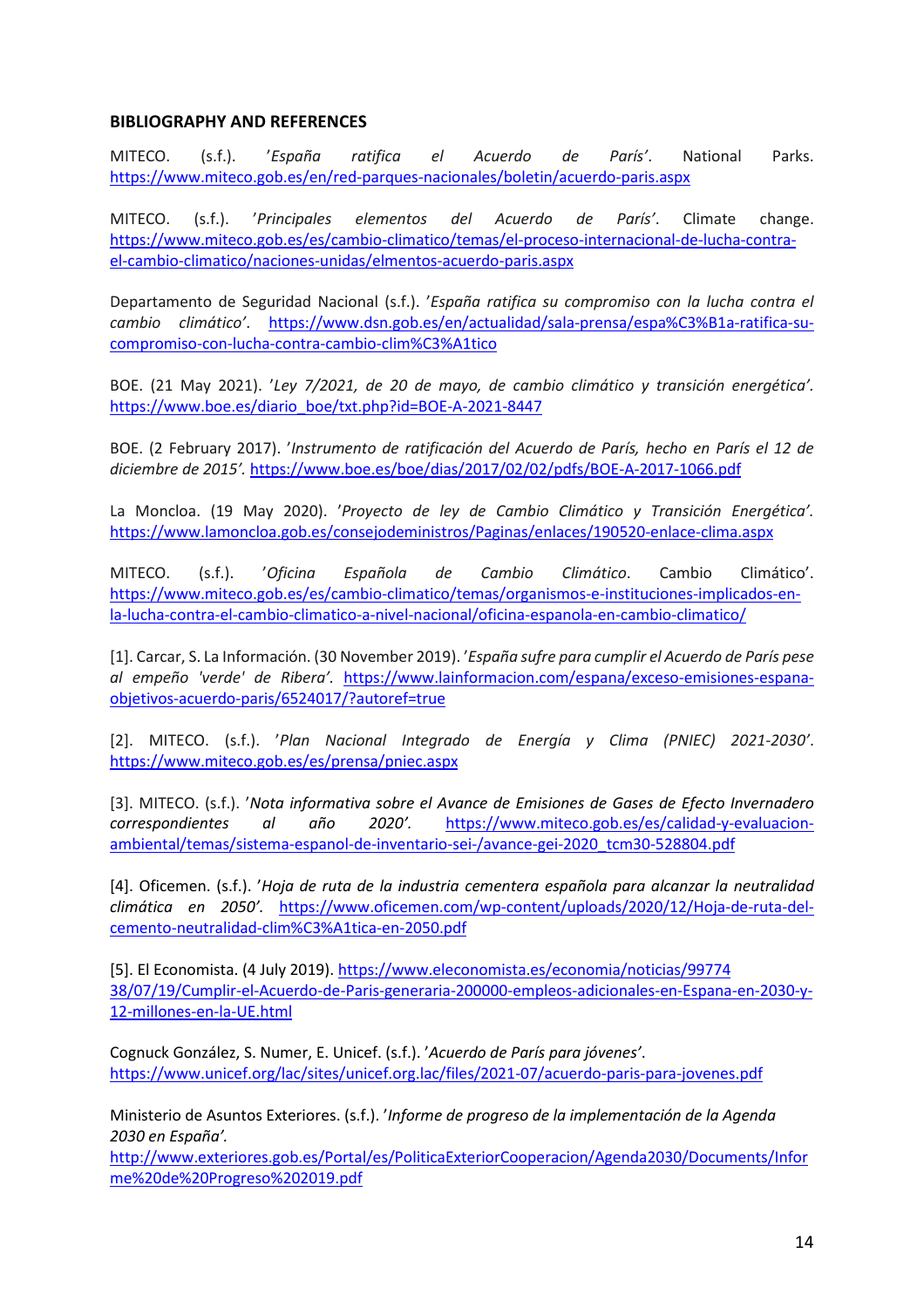La Moncloa. (22 September 2020). '*Declaración institucional con motivo del quinto aniversario de la Agenda 2030'*. [https://www.lamoncloa.gob.es/consejodeministros/Paginas/enlaces/220920-enlace](https://www.lamoncloa.gob.es/consejodeministros/Paginas/enlaces/220920-enlace-agenda2030.aspx)[agenda2030.aspx](https://www.lamoncloa.gob.es/consejodeministros/Paginas/enlaces/220920-enlace-agenda2030.aspx)

[6]. Redacción, J. Oi Realtor. (3 August 2021). '*España y su compromiso con los ODS'.* <https://www.oirealtor.com/noticias-inmobiliarias/espana-y-su-compromiso-con-los-ods-espana/>

[7]. Sustainable Development Report 2021. (s.f.). '*Spain'*. <https://dashboards.sdgindex.org/profiles/spain>

ONU. (s.f.). '*Objetivo 9-Infraestructuras con un futuro sostenible'.*  <https://www.un.org/es/chronicle/article/objetivo-9-infraestructuras-con-un-futuro-sostenible>

[8]. Ministerio de Asuntos Exteriores. (s.f.). '*Plan de acción para la implementación de la Agenda 2030 en España'.*

[http://www.exteriores.gob.es/portal/es/saladeprensa/multimedia/publicaciones/documents/plan%](http://www.exteriores.gob.es/portal/es/saladeprensa/multimedia/publicaciones/documents/plan%20de%20accion%20para%20la%20implementacion%20de%20la%20agenda%202030.pdf) [20de%20accion%20para%20la%20implementacion%20de%20la%20agenda%202030.pdf](http://www.exteriores.gob.es/portal/es/saladeprensa/multimedia/publicaciones/documents/plan%20de%20accion%20para%20la%20implementacion%20de%20la%20agenda%202030.pdf)

Comisión Europea. (17 June 2020). *'España y Portugal ayudan a las comunidades costeras a desarrollar resiliciencia frente a las amenazas del cambio climático'.* [https://ec.europa.eu/regional\\_policy/es/projects/Spain/spain-portugal-help-coastal-communities](https://ec.europa.eu/regional_policy/es/projects/Spain/spain-portugal-help-coastal-communities-build-resilience-to-climate-change-threats)[build-resilience-to-climate-change-threats](https://ec.europa.eu/regional_policy/es/projects/Spain/spain-portugal-help-coastal-communities-build-resilience-to-climate-change-threats)

MITECO. (s.f.). '*Teresa Ribera preside la primera reunión del Foro sobre Infraestructuras y Ecosistemas Resilientes del Plan de Recuperación de la economía española'*. [https://www.miteco.gob.es/es/prensa/ultimas-noticias/teresa-ribera-preside-la-primera](https://www.miteco.gob.es/es/prensa/ultimas-noticias/teresa-ribera-preside-la-primera-reuni%C3%B3n-del-foro-sobre-infraestructuras-y-ecosistemas-resilientes-del-plan-de-recuperaci%C3%B3n-de-la-econom%C3%ADa-espa%C3%B1/tcm:30-516463)[reuni%C3%B3n-del-foro-sobre-infraestructuras-y-ecosistemas-resilientes-del-plan-de](https://www.miteco.gob.es/es/prensa/ultimas-noticias/teresa-ribera-preside-la-primera-reuni%C3%B3n-del-foro-sobre-infraestructuras-y-ecosistemas-resilientes-del-plan-de-recuperaci%C3%B3n-de-la-econom%C3%ADa-espa%C3%B1/tcm:30-516463)[recuperaci%C3%B3n-de-la-econom%C3%ADa-espa%C3%B1/tcm:30-516463](https://www.miteco.gob.es/es/prensa/ultimas-noticias/teresa-ribera-preside-la-primera-reuni%C3%B3n-del-foro-sobre-infraestructuras-y-ecosistemas-resilientes-del-plan-de-recuperaci%C3%B3n-de-la-econom%C3%ADa-espa%C3%B1/tcm:30-516463)

MITECO. (s.f.). '*Estrategia de adaptación al cambio climático'*. [https://www.miteco.gob.es/es/costas/temas/proteccion-costa/estrategia-adaptacion-cambio](https://www.miteco.gob.es/es/costas/temas/proteccion-costa/estrategia-adaptacion-cambio-climatico/estrategia-adaptacion-cambio-climatico.aspx)[climatico/estrategia-adaptacion-cambio-climatico.aspx](https://www.miteco.gob.es/es/costas/temas/proteccion-costa/estrategia-adaptacion-cambio-climatico/estrategia-adaptacion-cambio-climatico.aspx)

MITECO. (s.f.). '*PIMA Adapta'*. [https://www.miteco.gob.es/es/cambio-climatico/planes-y](https://www.miteco.gob.es/es/cambio-climatico/planes-y-estrategias/PIMA-Adapta.aspx)[estrategias/PIMA-Adapta.aspx](https://www.miteco.gob.es/es/cambio-climatico/planes-y-estrategias/PIMA-Adapta.aspx)

UNISDR. (s.f.). '*Marco de Sendai para la Reducción del Riesgo de Desastres 2015-2030*'. [https://www.unisdr.org/files/43291\\_spanishsendaiframeworkfordisasterri.pdf](https://www.unisdr.org/files/43291_spanishsendaiframeworkfordisasterri.pdf)

Departamento de Seguridad Nacional. (23 October 2019). '*Día Internacional para la Reducción del Riesgo de Desastres. El compromiso de España'.* [https://www.dsn.gob.es/eu/actualidad/sala](https://www.dsn.gob.es/eu/actualidad/sala-prensa/d%C3%ADa-internacional-para-reducci%C3%B3n-del-riesgo-desastres-compromiso-espa%C3%B1a)[prensa/d%C3%ADa-internacional-para-reducci%C3%B3n-del-riesgo-desastres-compromiso](https://www.dsn.gob.es/eu/actualidad/sala-prensa/d%C3%ADa-internacional-para-reducci%C3%B3n-del-riesgo-desastres-compromiso-espa%C3%B1a)[espa%C3%B1a](https://www.dsn.gob.es/eu/actualidad/sala-prensa/d%C3%ADa-internacional-para-reducci%C3%B3n-del-riesgo-desastres-compromiso-espa%C3%B1a)

Protección Civil. (s.f.). '*Metas'.* [https://www.proteccioncivil.es/coordinacion/internacional/ naciones](https://www.proteccioncivil.es/coordinacion/internacional/%20naciones-unidas/marco-sendai)[unidas/marco-sendai](https://www.proteccioncivil.es/coordinacion/internacional/%20naciones-unidas/marco-sendai)

Oficina de Naciones Unidas para la Reducción del Riesgo de Desastres. (s.f.). '*¿Qué es el Marco de Sendai para la Reducción del Riesgo de Desastres?'.* [https://www.undrr.org/es/implementando-el](https://www.undrr.org/es/implementando-el-marco-de-sendai/que-es-el-marco-de-sendai-para-la-reduccion-del-riesgo-de)[marco-de-sendai/que-es-el-marco-de-sendai-para-la-reduccion-del-riesgo-de](https://www.undrr.org/es/implementando-el-marco-de-sendai/que-es-el-marco-de-sendai-para-la-reduccion-del-riesgo-de)